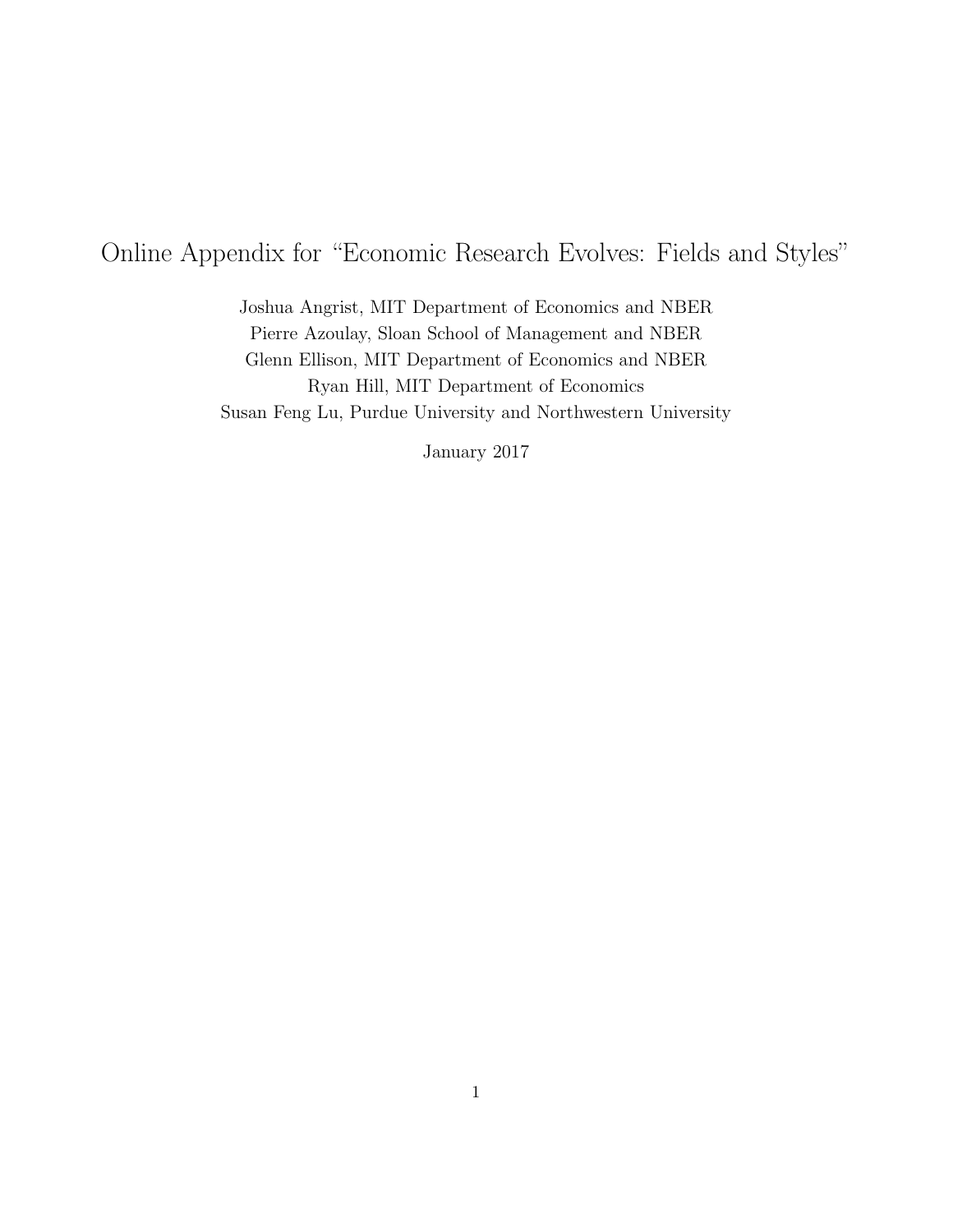This paper uses proprietary data from the Thomson Reuters [Web of Science](http://clarivate.com/scientific-and-academic-research/research-discovery/web-of-science/?utm_source=false&utm_medium=false&utm_campaign=false) (WoS) citation database and from the American Economic Association's *[EconLit](https://www.aeaweb.org/econlit/)*.

# Appendix A The Economics Journal List

The journal list used here comes from a classification scheme developed for our study of how other scientific disciplines cite economics research (This project is described in our working paper, [Angrist](#page-10-0) [et al.](#page-10-0) [\(2017\)](#page-10-0)). Each discipline's journal list is constructed by identifying the journals cited most often by a disciplinary "flagship journal" in 1968, 1978, 1988, 1998, or 2008. The economics flagship is The American Economic Review. We modify the initial list by moving journals between disciplines to produce a final disciplinary journal list according to rules detailed in the data appendix to our working paper. These rules associate journals that appear initially on more than one list with the discipline to which they are most important.

The final economics journal list is reproduced in Table A1 of this appendix, which shows journals sorted by the average-across-years fraction of the AER's citations they receive. Table A1 also lists this average citation rate. Journals at the bottom of the list receive few citations, suggesting our analysis should be robust to variations in the length of the journal list.

# Appendix B Constructing Journal Weights

Many of our analyses use time-varying journal weights  $w_j^t$  designed to reflect the relative importance of journal  $j$  in year  $t$ . These weights are constructed as follows. First, we compute preliminary importance weights  $\tilde{\mu}_k^t$  for each top six economics journal  $k.$ <sup>[1](#page-1-0)</sup> These weights are defined via a procedure inspired by Google "page rank": Let  $A^t$  be the  $6 \times 6$  matrix with entries  $A_{kj}^t$  equal to the fraction of journal j's citations to all top six journals in year t made to journal k; and let  $\mu^t$  be the solution to  $\mu^t = dA^t \mu^t + \frac{1-d}{6}$  $\frac{d-4}{6}$ 1, i.e.  $\mu^t = (I - dA^t)^{-1} \frac{1-d}{6}$ 1, where  $d = 0.85$ . We next set  $\tilde{w}_j^t \equiv \sum_k \mu_k^t c_{kj}^t$ , where the sum is taken over the top six journals k, and  $c_{kj}^t$  is the number of citations from journal k to journal j in year t as a fraction of all year t citations from journal  $k$  to journals in our full economics list. The final  $w_j^t$  series is the five-year moving averages of the  $\tilde{w}_j^t$ . The resulting weights are plotted in Figure 1 in the paper.

<span id="page-1-0"></span> $1<sup>1</sup>$ The top six journals are American Economic Review, Econometrica, Journal of Political Economy, Quarterly Journal of Economics, Review of Economic Studies, and Review of Economics and Statistics.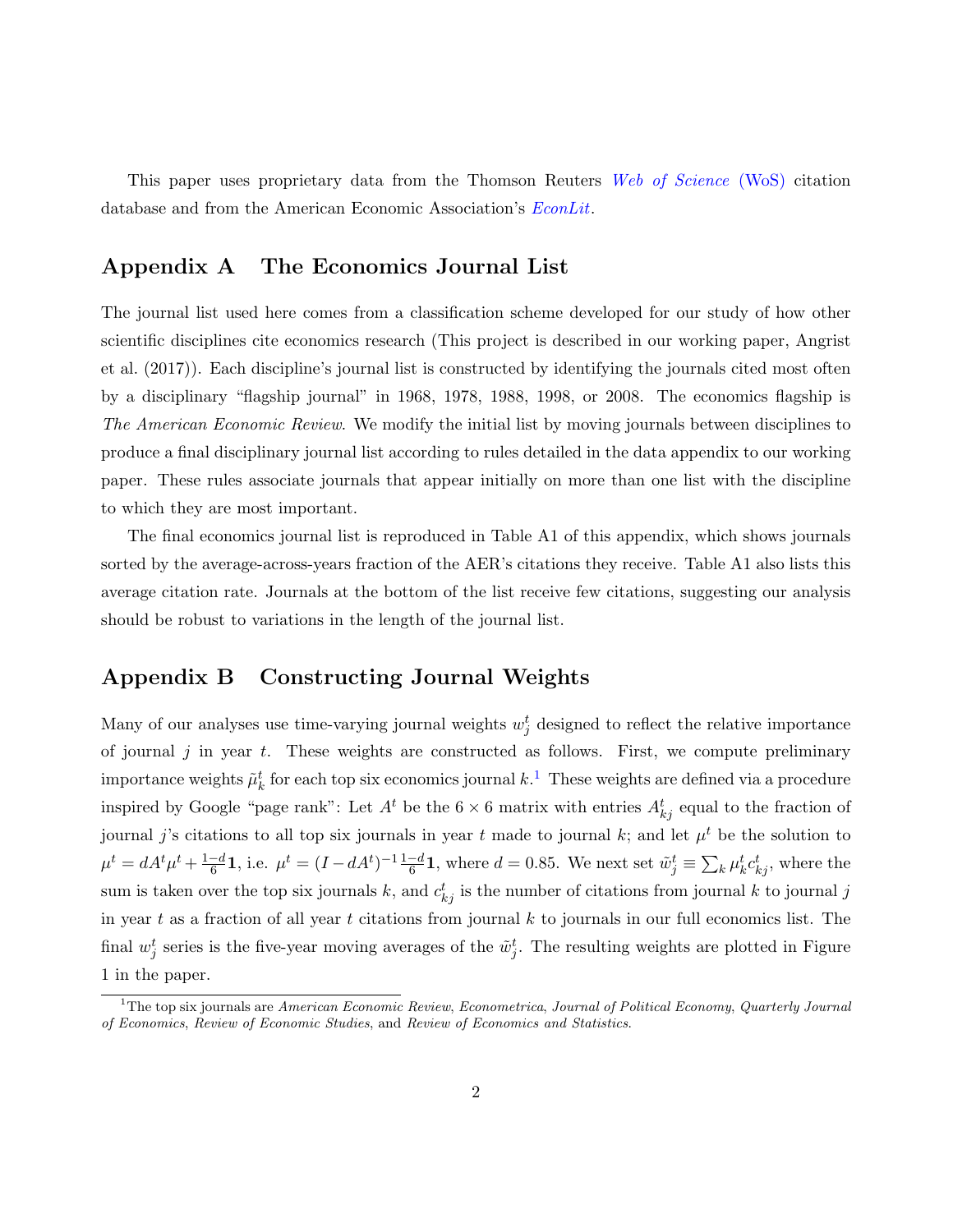# Appendix C Field Classification

### C.1 Overview

Our field classification starts by classifying articles into one of 17 "initial fields," using the article's Journal of Economic Literature classification (JEL) codes reported in *EconLit*. We follow the mapping of JEL codes to fields used by [Ellison](#page-11-0) [\(2002\)](#page-11-0). Many papers have multiple JEL codes. We therefore use a machine learning procedure to assign a single initial field to each paper with multiple codes.

The second step uses each paper's initial field classification and the initial field of the papers each paper cites to form 10 clusters. These clusters, constructed using the k-means algorithm, become our "final fields". Information on cited papers comes from the WoS.

## C.2 Data Sources

We classify *EconLit* papers published in journals on the economics journal list in the period 1970-2015. EconLit provides bibliographic information, JEL codes, and keywords for most of these papers. Our copy of Econlit has 199,520 articles published between 1886 and 2016. Restricting this file to papers published from 1970-2015 and dropping papers without JEL codes leaves a classification database containing 168,133 papers.

#### C.2.1 Incorporating Citation Data

The WoS includes 214,312 articles in our journal list published from 1970-2015. There is no unique identifier common to WoS and *EconLit*. We therefore start by matching each article's journal issn, publication year, volume, issue, start page number, and end page number. This generates 139,237 matches. An additional 12,110 papers are matched on title and author (after removing capitalization, punctuation, common speech articles and author first names). Finally we execute a Stata reclink fuzzy merge using issn, year, volume, issue, start page, end page, and author last names. We evaluate these fuzzy matches manually based on the match score and title. The final matched sample contains 153,614 articles. The analysis reported in the *Papers and Proceedings* article uses the 134,892 articles published from 1980-2015.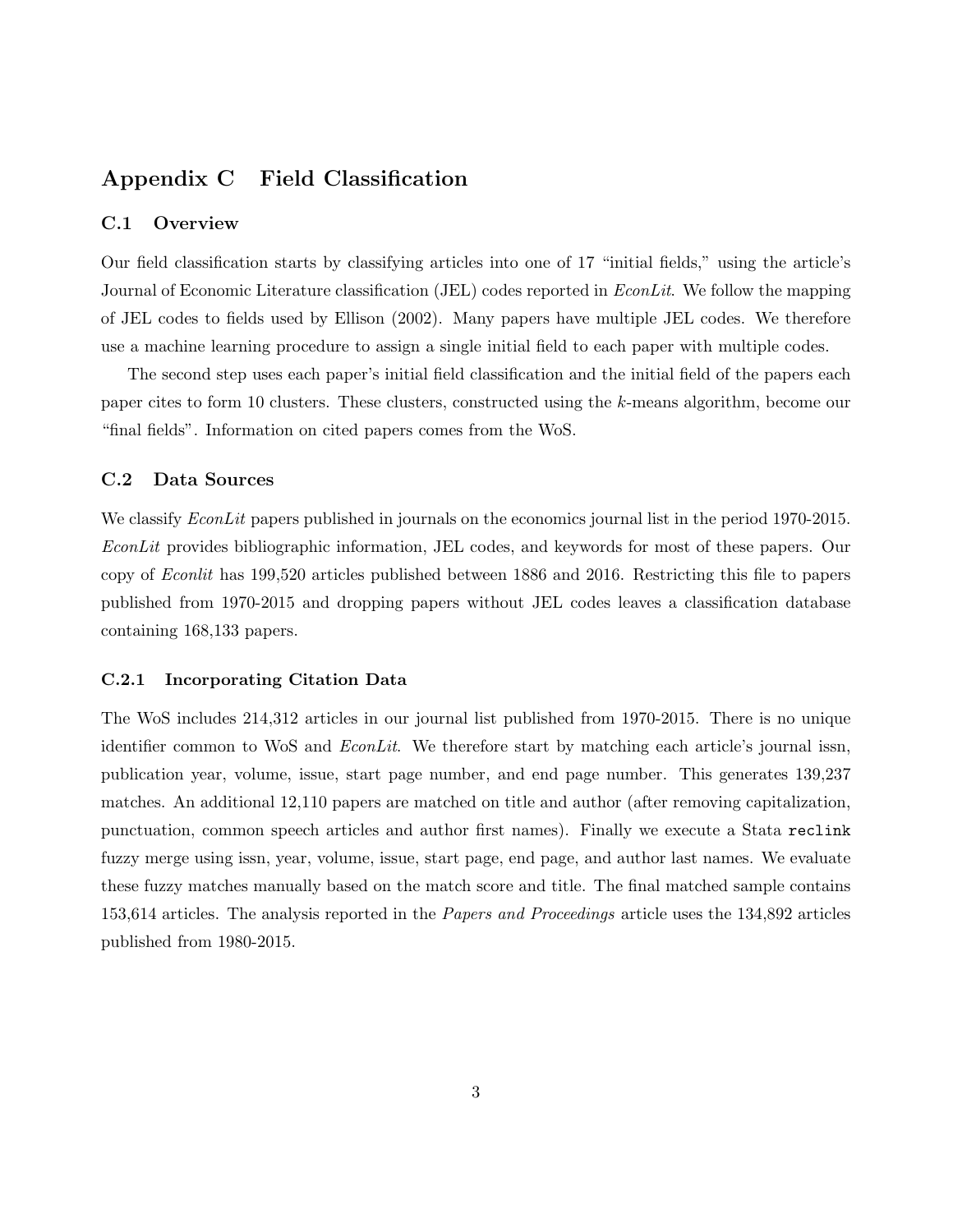### C.3 Classification into Initial Fields

Our 17 initial fields are microeconomics, macroeconomics, public finance, labor, industrial organization, development, urban economics, environmental, econometrics, finance, international, experimental (lab), economic history, political economy, productivity, law and economics, and other. Each JEL code is mapped to a field using the scheme in [Ellison](#page-11-0) [\(2002\)](#page-11-0). Each article is assigned an initial field using machine learning as described below.

#### C.3.1 Training Data

We assembled a training dataset that exploits the fact that between 1991 and 2004, JEL codes typically appear in  $EconLit$  in order of importance rather than alphabetically. We therefore assigned fields using the first JEL code for papers published in these years. Our machine learning (ML) algorithm treats fields assigned this way as a dependent variable, to be predicted using the full set of up to 7 (unordered) JEL codes as well as article titles and keywords. Training articles in widely recognized field journals (like the Journal of Labor Economics) were subject to a "field journal override" before running the ML classifier. Articles with a single JEL code were omitted from the training data because for these articles, the set of JEL codes is perfectly informative. Training data with these articles included would far over-represent the prevalence of single-code fields, generating a misleadingly high success rate. Although single-JEL papers are not in the training data, they were classified by the ML model to take advantage of information in titles and keywords.

#### C.3.2 Classification Algorithm

The training data set was used to train a random forest classifier for multi-JEL papers [\(Breiman,](#page-10-1) [2001\)](#page-10-1). Predictors include (up to 7) fields for (up to 7) JEL codes, dummies for words occurring in the title, and dummies for keywords.<sup>[2](#page-3-0)</sup> Words occurring in the titles and keywords of more than  $50\%$ of articles or fewer than .5% of articles were excluded. Titles were preprocessed such that words were tagged by part of speech and converted into a normal form (lemmatized) and geopolitical entities were also tagged.<sup>[3](#page-3-1)</sup> Preprocessing uses standard procedures in the Python Natural Language Toolkit

<span id="page-3-1"></span><span id="page-3-0"></span><sup>2</sup>Classification and coding uses the Python "Scikit-learn" package [\(Pedregosa et al.,](#page-11-1) [2011\)](#page-11-1).

<sup>3</sup>Lemmatization replaces the words "is," "were," and "am" in a sentence with the word "be." Lemmatization uses the NLTK pos-tag procedure, converting part-of-speech tags to the WordNet format, and then uses the NLTK wordnet.lemmatize procedure.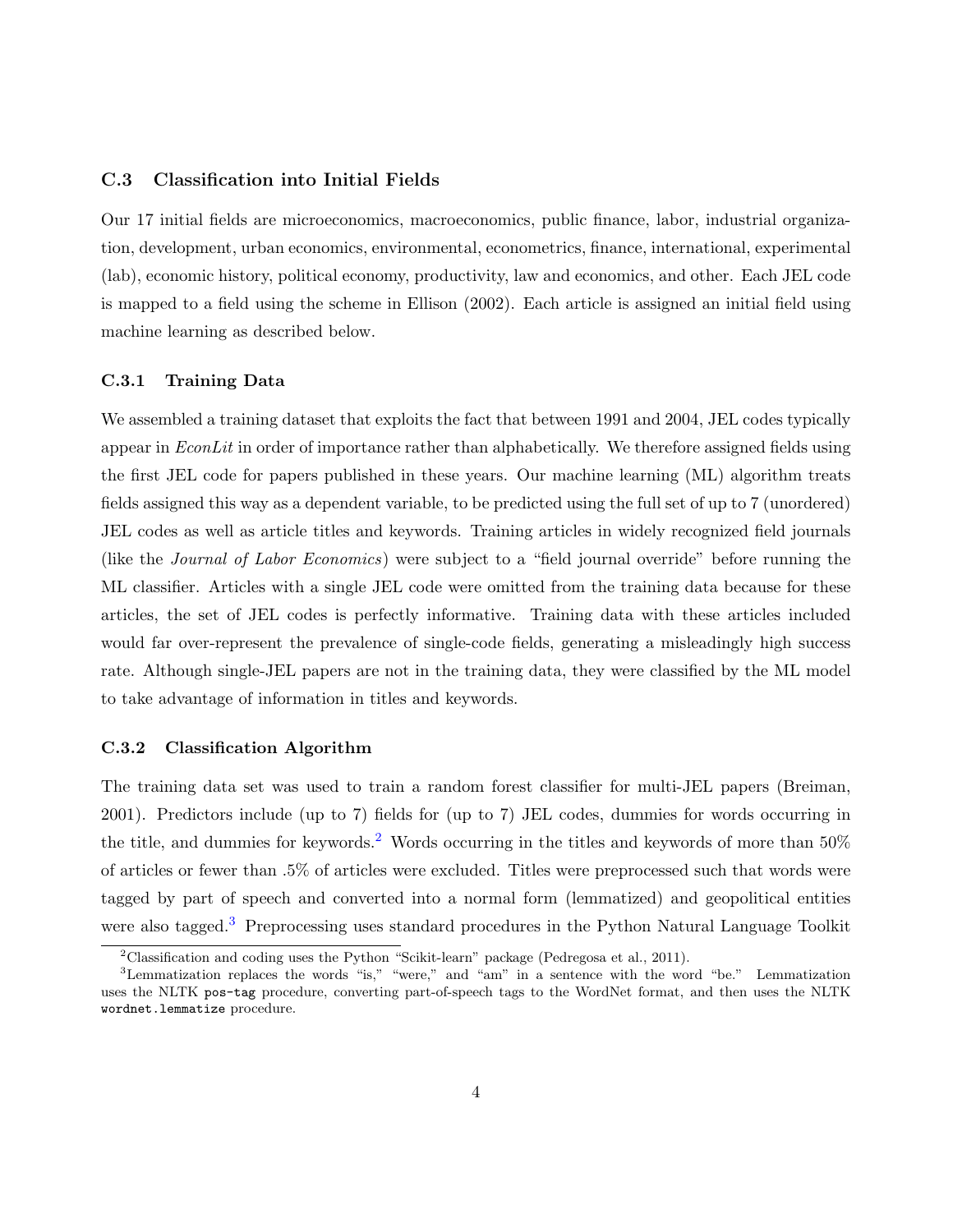[\(Bird, Klein and Loper,](#page-10-2) [2009\)](#page-10-2). Numbers were also replaced by a word indicating their type (e.g. year, decimal, fraction, percentage, integer).

We classified papers into fields using the Random Forest algorithm because it performed well in cross-validation comparisons with other schemes.<sup>[4](#page-4-0)</sup> Our classifier consists of 500 trees with 30% of covariates sampled for each tree, with each tree trained to classify a sample of articles drawn uniformly at random (with replacement) from the set of all articles.<sup>[5](#page-4-1)</sup> In a 90-10 split sample test, the algorithm with these parameters classified  $94.2\%$  of training articles correctly.

#### C.4 Classification into Final Fields

Ten final fields were constructed by clustering the  $17$  initial fields using a  $k$ -means algorithm that looks at each paper's initial field and the initial fields of the papers it cites.

#### C.4.1 Clustering Procedure

For each article i, we generate a set of 17 dummies indicating the article's initial field  $(1\{\text{field} = f\}_i)$ and a set of 17 variables that count the number of cited articles on article i's reference list for each field ( $\# \text{cites}_{fi}$ ). We then weight these variables using the following procedure.

First a reference weight is defined:

$$
w_i^{ref} = w^a \cdot (1 - w^b (1 - x_i))
$$

where  $x_i$  is the percentage of reference list citations that were classified using the  $EconLit$  data. The weights  $w^a$  and  $w^b$  are preselected. After inspection of classification results, we use  $w^a = 0.65$  and  $w^b = 0.3$ 

Next we define the own-field weight:

$$
w_i^{\text{own}} = 1 - w_i^{\text{ref}}
$$

<span id="page-4-0"></span><sup>&</sup>lt;sup>4</sup>Algorithms compared include logistic regression (with L1 and L2 penalty), support vector machines (with L1 and L2 penalty), binary classification trees, the naive bayes algorithm, and k-nearest-neighbor classification.

<span id="page-4-1"></span><sup>&</sup>lt;sup>5</sup>The large number of covariates per tree, a parameter chosen to minimize classification error in a 90-10 split-sample test, is consistent with the sparsity of our dataset.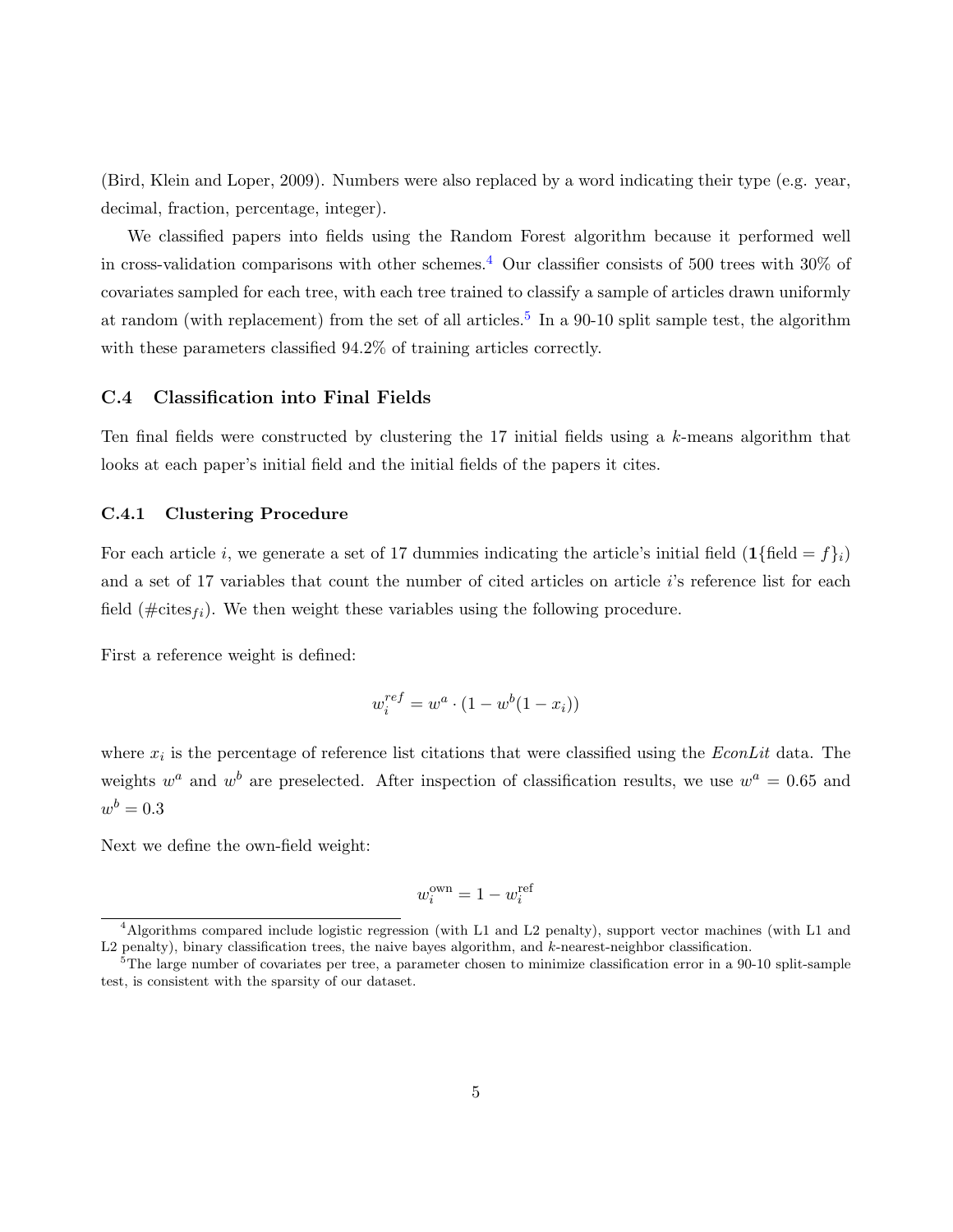Finally, we create 17 variables own  $f_i$  and 17 variables ref $f_i$ 

$$
\text{own}_{fi} = \mathbf{1}\{\text{field} = f\} \cdot (w_i^{\text{own}}/17)
$$

$$
\text{ref}_{fi} = (\text{share}_{fi} - \overline{\text{share}_{f}}) \cdot (w_i^{\text{ref}}/17)
$$

where  $\text{share}_{fi} = \frac{\text{\#cites}}{\sum_{f} \text{\#cites}}$  $\frac{f^{\text{f}}(t)}{f^{\text{f}}(t)}$  is the fraction of articles in field f on the article's reference list, and sharef is the average over all articles for field  $f$ .

The variables own<sub>f</sub> and ref<sub>f</sub> are used as features in the k-means clustering algorithm (see [Bishop](#page-10-3)  $(2006)$  for more on k-means). We used the Matlab package kmeans. A set of 18,423 articles with no references to other papers in our merged sample are clustered using only their initial own-field classification.

#### C.4.2 Classification of Development and Political Economy

We successfully classified the overwhelming majority of papers in fields that focus on roughly the same sorts of topics over time (Labor, Macroeconomics, Econometrics, etc.) Fields that have shifted focus proved harder to classify. We especially struggled with development and political economy; many recent development papers were initially classified as labor or public finance, while our ML routine classified many studies that are now considered political economy as macro or public finance. We believe this problem arises from the evolution of topics within these fields. Development economics has moved from studying growth and institutions in developing countries to a much broader set of topics. Modern development authors cite earlier development papers little, instead citing methodologically similar studies in labor and public finance. JEL codes are often chosen from these other fields as well. Political economy has also seen a sea change towards empirical papers that often make little or no connection with earlier work in the field.

To improve classification of development and political economy, we override the initial ML-assigned fields with a supplemental training sample. Specifically, we recoded the initial ML-assigned fields of some papers before processing them through the k-means algorithm. Papers with a JEL code beginning O1 or O2 were given a composite initial field that is .83 development and .17 whatever field the ML algorithm chose. Likewise, papers with a JEL code of D02 or D72-D78 were given an initial code of political economy using the same weighting scheme. These weights reflect our judgement of the intervention needed to classify modern papers in these fields correctly. In total we recode 13,050 articles published since 1990 (when the current alphanumeric JEL codes were introduced). The recoded papers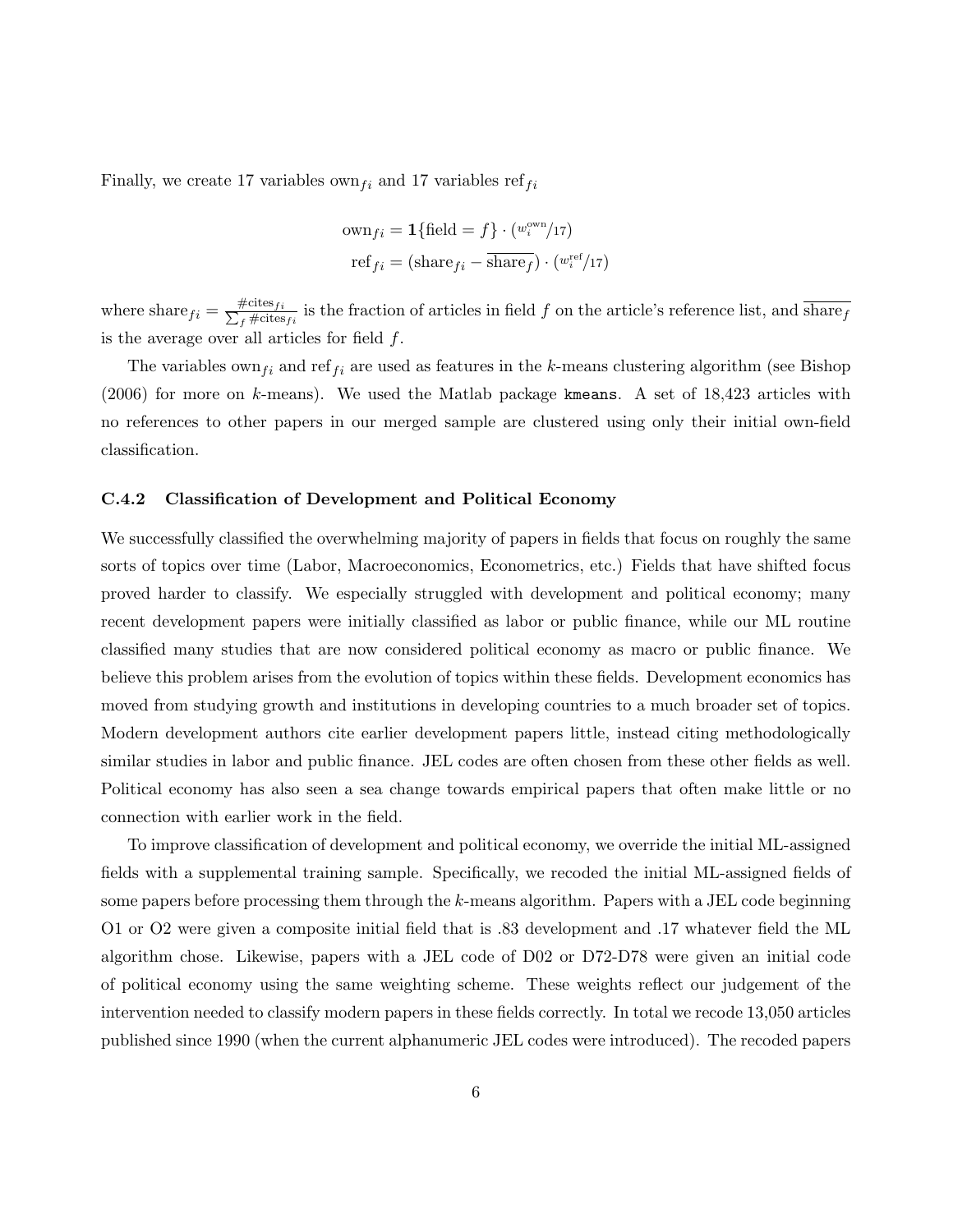were fed to k-means along with the rest of the papers classified initially to generate final fields.<sup>[6](#page-6-0)</sup>

# Appendix D Classification of Styles

## D.1 Overview

We classify economics articles into three styles of research: (1) empirical, (2) theoretical, and (3) econometrics. Papers classified in the econometrics field are assigned the econometrics style. Remaining papers are classified as empirical or theoretical. As with classification into fields, style classification uses machine learning and a training data set. Specifically, style classification uses logistic ridge regression with inputs article titles, journal identifiers, fields, JEL codes, keywords, publication decade, and abstracts (where available). Also as in the field classification procedure, this algorithm was chosen after comparison of several algorithms.<sup>[7](#page-6-1)</sup> The sample of papers classified into styles is a subset of those classified into fields, starting with papers published since 1980.

### D.2 Training Data

Our training dataset contains a sample opf 5,850 hand-classified articles over-representing top journals. The training data include:

- 1. Articles originally classified by Ellison (2002). These papers are from 'top 6' economics journals and published from 1971-1998: 1,507 articles.
- 2. A sample of articles from the AER, JPE, and Econometrica:
	- AER, 1992-2004: 436 articles
	- Econometrica, 1998-2013: 822 articles
	- JPE, 1987-2014: 933 articles
- <span id="page-6-0"></span>3. Fifteen randomly chosen articles from each journal in our list published 1980-1989: 1,080 articles

 ${}^{6}$ Examples affected by these overrides include [Duflo, Hanna and Rya](#page-11-2) [\(2012\)](#page-11-2), which our ML routine originally classified as labor and [Acemoglu et al.](#page-10-4) [\(2008\)](#page-10-4), which our ML routine originally classified as macro. The override moves these papers to development and political economy, .

<span id="page-6-1"></span><sup>&</sup>lt;sup>7</sup>Algorithms compared include logistic regression (with L1 and L2 penalty), support vector machines (with L1 and L2 penalty), binary classification trees, the naive-Bayes algorithm, k-nearest-neighbor classification (with both standard and word2vec embeddings), and classification using a shallow convolutional neural network [\(Kim,](#page-11-3) [2014\)](#page-11-3). We also compared the performance of various dimension reduction techniques, including filtering by the (univariate) ANOVA F-statistic, filtering by the  $\chi^2$ -statistic for binary covariates, using LASSO for variable selection, and principal component analysis.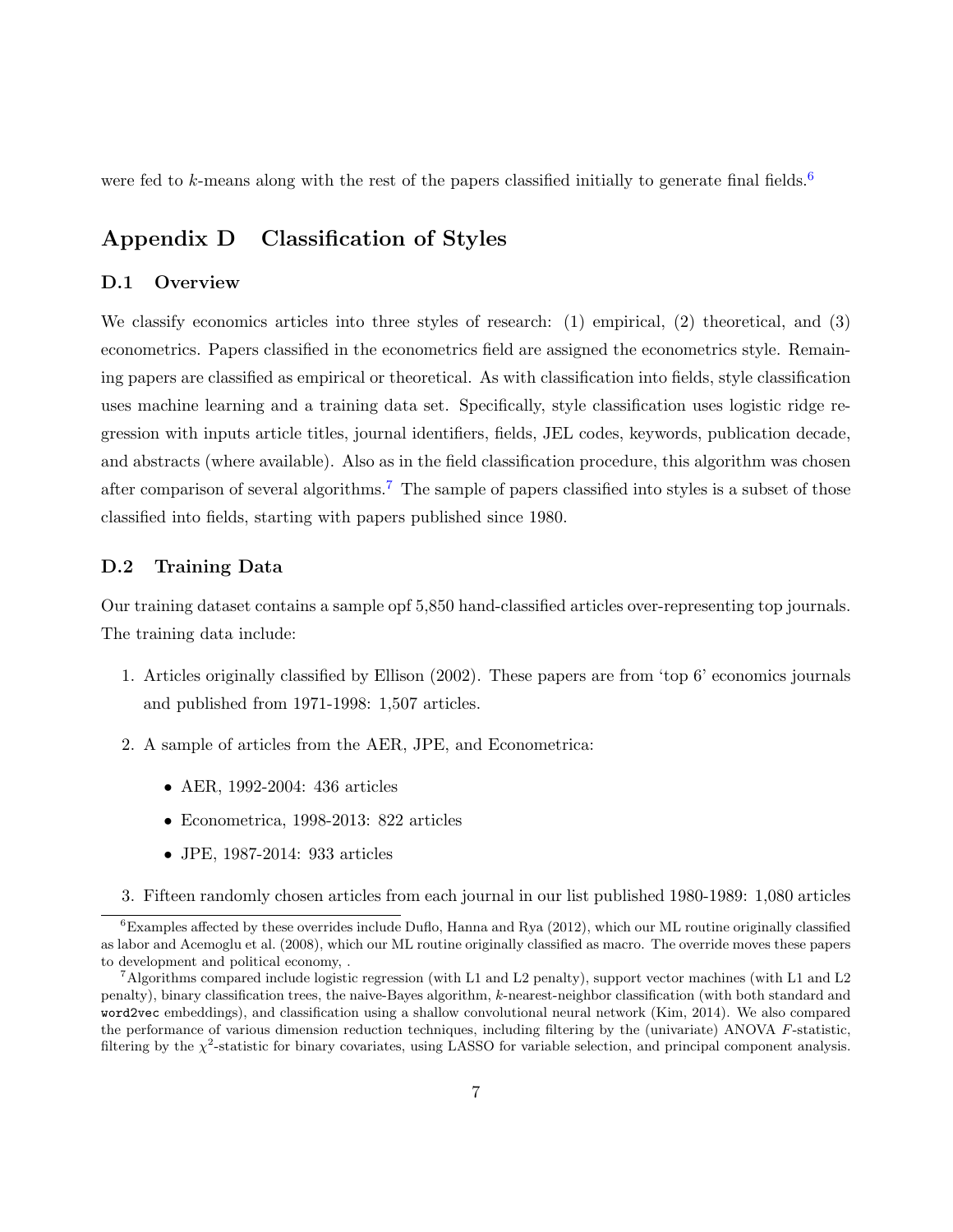4. Fifteen randomly selected articles per journal per decade (1990-1999, 2000-2013) for top-20 journals based on cites from the AER. Five randomly selected articles per journal per decade for all other journals: 1,172 articles

### D.3 Classification

The classification routine was trained to identify empirical papers. After empirical papers are identified, econometrics papers are removed, and remaining papers are classified as theoretical.

Roughly 30% of the articles in our classification dataset have no abstract. Not surprisingly, classification is more accurate with an abstract. We therefore first classified the full sample without using abstracts, then separately classified the subset of papers with abstracts using abstracts as a feature. The final classification gives precedence to the with-abstract classification where available.

Other data used by our classifier includes dummies for words occurring in  $.001 - 50\%$  of titles, whether the title contained a question mark, keywords, fields assigned by the field classification procedure, journal names, and journal decade interactions. We also coded term-frequency minus inversedocument-frequency (TF-IDF) for words appearing in  $.1 - 50\%$  of all abstracts, using only those articles that had an abstract. TF-IDF is a metric formed by dividing the frequency a word appears in, say, an article's title or abstract, by the frequency the word appears in titles or abstracts overall [\(Wu et al.,](#page-11-4)  $2008$  $2008$ ).<sup>8</sup>

We then fit a model of topics to the coded title and keyword data using Latent Dirichlet Allocation (LDA) [\(Blei, Ng and Jordan,](#page-10-5) [2003\)](#page-10-5). Since titles contain only 10-15 words drawn from a vocabulary of about 20,000, they are highly sparse, and many informative words never appear in the training data. LDA is a popular dimension-reduction tool used in this scenario to better capture similarity between documents (in this case, titles). We fit a model of 10, 30, 50, 70, 90, 110, 130, and 200 topics, following past work in the natural language processing literature on the classification of short text [\(Chen, Jin](#page-10-6) [and Shen,](#page-10-6) [2011\)](#page-10-6). The resulting topic data was used in classification both with and without abstracts.

Finally, using these predictors, articles were classified using ridge logistic regression, with regularization parameter  $\lambda = 0.0003$  for classification with abstract data (respectively  $\lambda = 0.0005$  without abstract data). The regularization parameter was chosen to maximize accuracy in a 90-10 split sam-

<span id="page-7-0"></span><sup>&</sup>lt;sup>8</sup>We compared the performance a number of data representations including TF-IDF, dummies for each word, and sums of word2vec embeddings [\(Mikolov et al.,](#page-11-5) [2013\)](#page-11-5) for the naive-Bayes algorithm, support vector machines, and logistic regression, before settling on our chosen representation. Comparisons were performed using a 90-10 split-sample test, as elsewhere.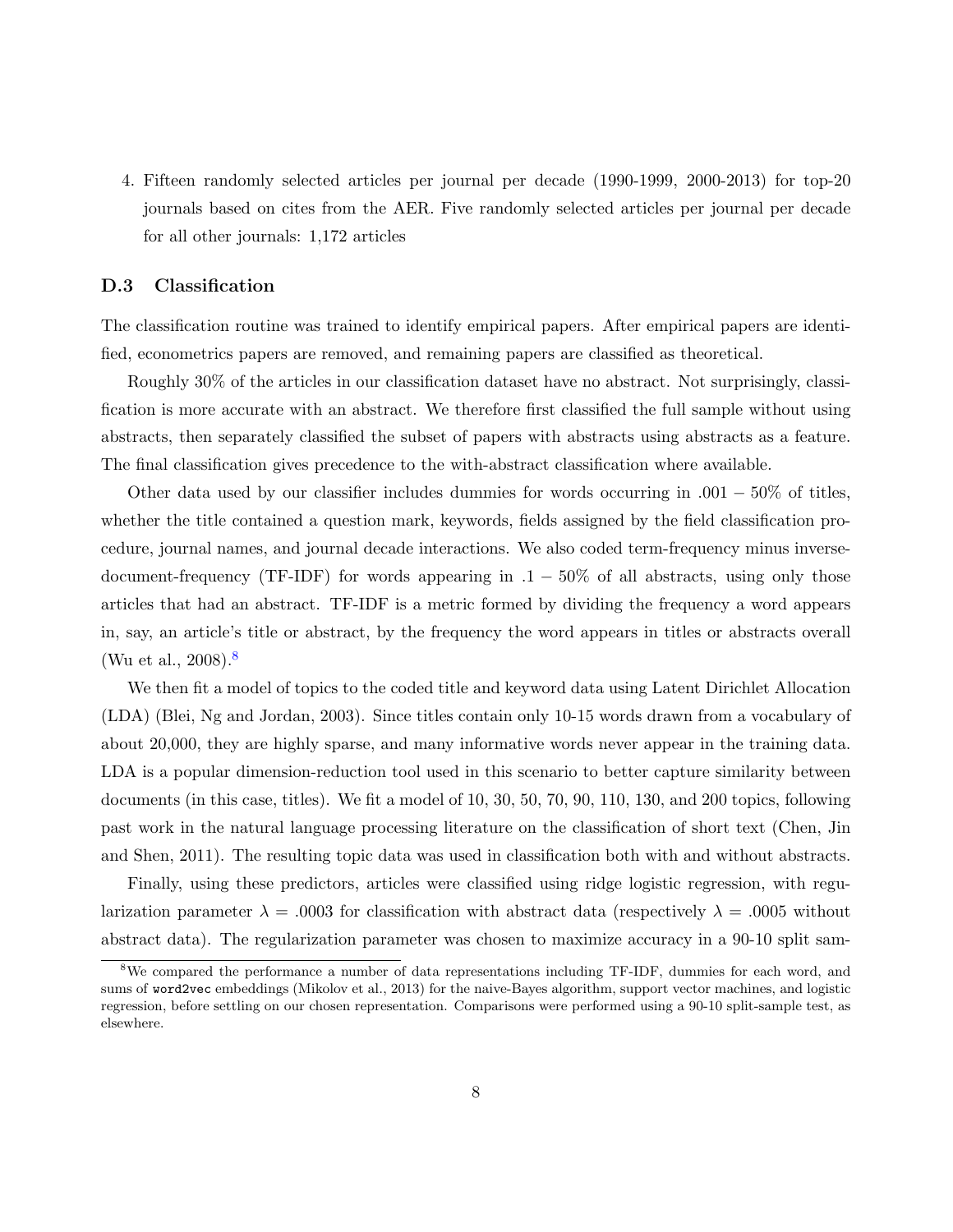ple validation test; the experiment was repeated 100 times for each potential choice of regularization parameter  $\lambda$  and the one producing the highest average accuracy was selected. For the 90-10 split sample test, our accuracy was 81.16% for classification without abstracts, and 87.14% with abstracts.

Classification accuracy was additionally checked by sampling 250 articles at random from the full sample and classifying these articles by hand to check the algorithm's output. Our success rate averaged 87% accurate with abstracts and 83% without. The average overall accuracy is 85.8%.

Table A2 reports the joint distribution of fields and styles for the sample of economics publications described in our figures. This table shows that papers in the microeconomics field are mostly (though not entirely) classified as theoretical, while papers in the "applied micro" fields of labor, development, and public finance are mostly empirical. On the other hand, papers in IO, also an applied micro field, tilt towards theory. Both the macro and international fields are somewhat more empirical, but each have a large theoretical share. The collection of smaller fields grouped under the miscellaneous heading (environmental, lab experiments, history, law and economics, political economy, productivity, urban, and unclassified) are nearly two-thirds empirical.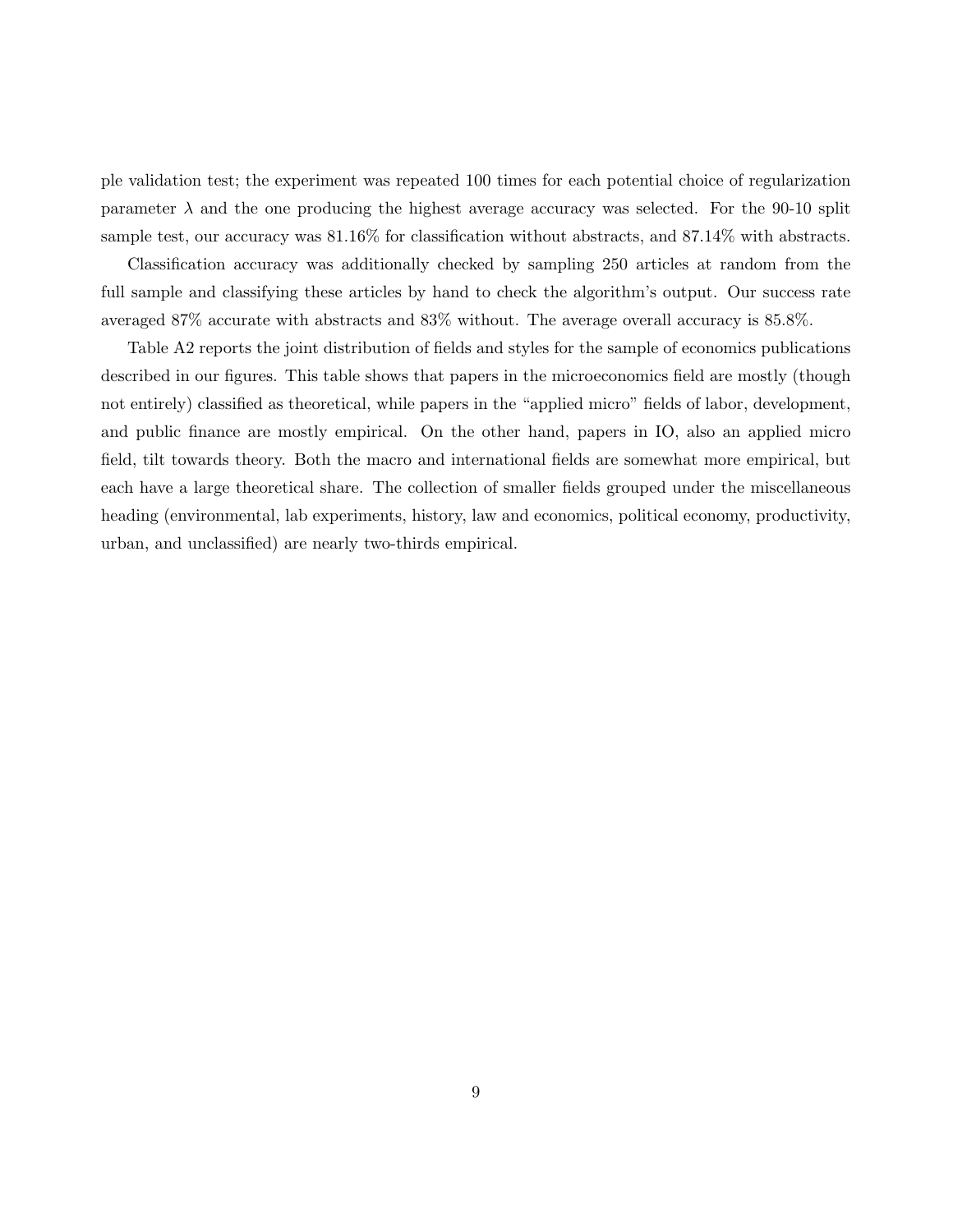|  | Table A1: Economics Journal List |  |  |
|--|----------------------------------|--|--|
|--|----------------------------------|--|--|

| <b>Economics</b>                              |                               |                |  |  |  |
|-----------------------------------------------|-------------------------------|----------------|--|--|--|
| Journal                                       | First Year Indexed Importance |                |  |  |  |
| <b>AMER ECON REV</b>                          | 1916                          | 0.264          |  |  |  |
| J POLIT ECON<br><b>ECONOMETRICA</b>           | 1919<br>1934                  | 0.128<br>0.088 |  |  |  |
| <b>OUART J ECON</b>                           | 1902                          | 0.079          |  |  |  |
| <b>REV ECON STUD</b>                          | 1936                          | 0.047          |  |  |  |
| <b>REV ECON STATIST</b>                       | 1950                          | 0.032          |  |  |  |
| J MONETARY ECON                               | 1976                          | 0.031          |  |  |  |
| J ECON THEOR                                  | 1969                          | 0.030          |  |  |  |
| ECON J                                        | 1902                          | 0.022          |  |  |  |
| J ECON PERSPECT<br><b>BELL J ECON</b>         | 1988<br>1970                  | 0.022<br>0.022 |  |  |  |
| J PUBLIC ECON                                 | 1976                          | 0.019          |  |  |  |
| RAND J ECON                                   | 1984                          | 0.019          |  |  |  |
| J ECON LIT                                    | 1969                          | 0.018          |  |  |  |
| <b>J INT ECON</b>                             | 1972                          | 0.014          |  |  |  |
| J LAW ECON                                    | 1958                          | 0.014          |  |  |  |
| <b>GAME ECON BEHAV</b>                        | 1991                          | 0.013          |  |  |  |
| <b>J LABOR ECON</b>                           | 1983                          | 0.011          |  |  |  |
| <b>ECONOMICA</b><br>INT FCON RFV              | 1927<br>1960                  | 0.011<br>0.011 |  |  |  |
| J EUR ECON ASSOC                              | 2005                          | 0.010          |  |  |  |
| J HUM RESOUR                                  | 1966                          | 0.010          |  |  |  |
| EUR ECON REV                                  | 1969                          | 0.009          |  |  |  |
| <b>ECON INQ</b>                               | 1974                          | 0.009          |  |  |  |
| <b>BROOKINGS PAP ECON ACTIV</b>               | 1970                          | 0.009          |  |  |  |
| J ECONOMETRICS                                | 1980                          | 0.008          |  |  |  |
| <b>ECON LETT</b>                              | 1978                          | 0.008          |  |  |  |
| J ECON BEHAV ORGAN                            | 1980                          | 0.008          |  |  |  |
| J MONEY CREDIT BANKING<br>ANN ECON SOC MEAS   | 1976<br>1974                  | 0.007<br>0.007 |  |  |  |
| J ECON HIST                                   | 1945                          | 0.007          |  |  |  |
| SOUTHERN ECON J                               | 1956                          | 0.006          |  |  |  |
| REV ECON DYN                                  | 2001                          | 0.006          |  |  |  |
| IND LABOR RELAT REV                           | 1956                          | 0.005          |  |  |  |
| CAN J FCON                                    | 1973                          | 0.005          |  |  |  |
| CARN ROCH CONF SERIES PUBLIC                  | 1976                          | 0.005          |  |  |  |
| J LAW ECON ORGAN<br>NAT TAX J                 | 1989<br>1956                  | 0.005<br>0.005 |  |  |  |
| J ECON DYN CONTROL                            | 1980                          | 0.004          |  |  |  |
| J URBAN FCON                                  | 1974                          | 0.004          |  |  |  |
| J BUS ECON STAT                               | 1985                          | 0.004          |  |  |  |
| J IND ECON                                    | 1956                          | 0.004          |  |  |  |
| J HEALTH ECON                                 | 1983                          | 0.004          |  |  |  |
| <b>ECONOMIC THEORY</b>                        | 1995                          | 0.004          |  |  |  |
| OXFORD ECON PAP-NEW SER                       | 1966                          | 0.004          |  |  |  |
| NBER MACROECON ANN<br>J ENVIRON ECON MANAGE   | 1987<br>1974                  | 0.004<br>0.004 |  |  |  |
| J LEGAL STUD                                  | 1973                          | 0.003          |  |  |  |
| INT J IND ORGAN                               | 1987                          | 0.003          |  |  |  |
| J ECON MANAGE STRATEGY                        | 1995                          | 0.003          |  |  |  |
| BELL J ECON MANAGE SCI                        | 1971                          | 0.003          |  |  |  |
| AMER J AGR ECON                               | 1968                          | 0.003          |  |  |  |
| <b>EXPLOR ECON HIST</b>                       | 1969                          | 0.002          |  |  |  |
| <b>KYKLOS</b>                                 | 1956<br>1955                  | 0.002          |  |  |  |
| ECON DEVELOP CULT CHANGE<br>INT J GAME THEORY | 1987                          | 0.002          |  |  |  |
| REV RADICAL POLIT ECON                        | 1970                          | 0.002<br>0.002 |  |  |  |
| J REG SCI                                     | 1958                          | 0.002          |  |  |  |
| <b>WORLD DEVELOP</b>                          | 1976                          | 0.002          |  |  |  |
| <b>QUART REV ECON BUS</b>                     | 1966                          | 0.002          |  |  |  |
| PUBLIC POLICY                                 | 1956                          | 0.002          |  |  |  |
| SOC CHOICE WELFARE                            | 1984                          | 0.002          |  |  |  |
| J MATH FCON                                   | 1980                          | 0.002          |  |  |  |
| J INT MONEY FINAN<br>J ECON ISSUE             | 1983<br>1967                  | 0.002<br>0.002 |  |  |  |
| <b>AMER ECON</b>                              | 1970                          | 0.002          |  |  |  |
| <b>ECON REC</b>                               | 1966                          | 0.002          |  |  |  |
| OXFORD BULL ECON STAT                         | 1956                          | 0.002          |  |  |  |
| APPL ECON                                     | 1969                          | 0.002          |  |  |  |
| INT LAB REV                                   | 1932                          | 0.001          |  |  |  |
| THEOR DECIS                                   | 1970                          | 0.001          |  |  |  |
| REV INCOME WEALTH                             | 1985                          | 0.001          |  |  |  |
| QUART REV ECON FINANC                         | 1992                          | 0.001          |  |  |  |
| J INST THEOR ECON<br><b>ENERGY J</b>          | 1987<br>1987                  | 0.001<br>0.001 |  |  |  |
| <b>REV SOC ECON</b>                           | 1956                          | 0.001          |  |  |  |
| J REGUL ECON                                  | 1990                          | 0.001          |  |  |  |
| FED RESERVE BANK ST LOUIS REV                 | 2004                          | 0.001          |  |  |  |
| <b>ECONOMET THEORY</b>                        | 1988                          | 0.001          |  |  |  |
| J PROD ANAL                                   | 1994                          | 0.001          |  |  |  |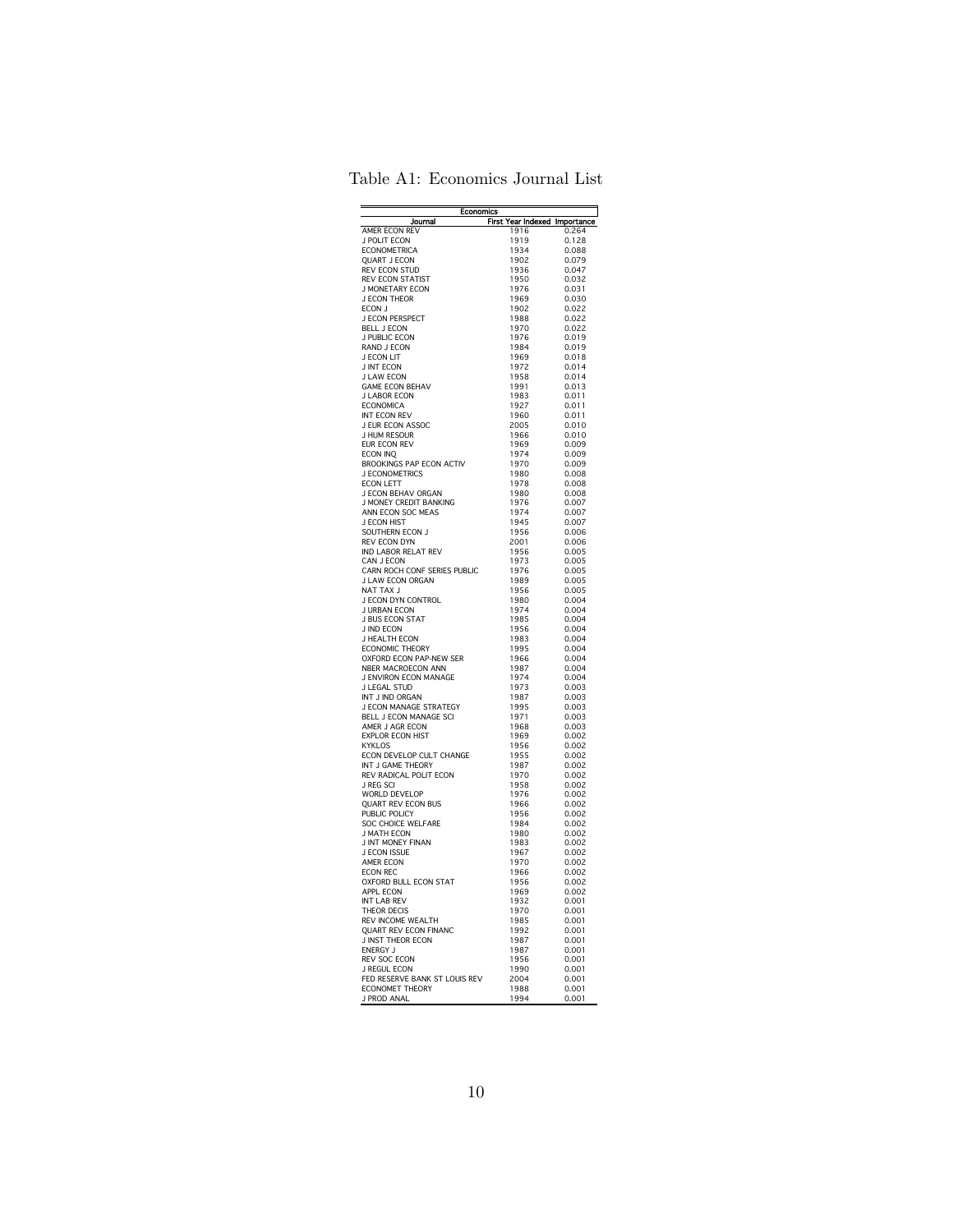|                                | <b>Research Style</b> |                |                   |         |  |
|--------------------------------|-----------------------|----------------|-------------------|---------|--|
| <b>Economics Field</b>         | <b>Empirical</b>      | <b>Metrics</b> | <b>Theoretial</b> | Total   |  |
|                                | (1)                   | (2)            | 〔3〕               | (4)     |  |
| <b>Development Economics</b>   | 9,075                 |                | 1,523             | 10,598  |  |
| Econometrics                   |                       | 8,820          |                   | 8,820   |  |
| Finance                        | 4,346                 |                | 2,947             | 7,293   |  |
| Industrial Organization        | 5,911                 |                | 6,655             | 12,566  |  |
| <b>International Economics</b> | 5,326                 |                | 3,543             | 8,869   |  |
| Labor Economics                | 10,776                |                | 2,520             | 13,296  |  |
| Macroeconomics                 | 11,446                |                | 8,875             | 20,321  |  |
| Microeconomics                 | 2,659                 |                | 16,946            | 19,605  |  |
| <b>Public Finance</b>          | 6,996                 |                | 4,287             | 11,283  |  |
| Miscellaneous                  | 14,207                |                | 8,034             | 22,241  |  |
| Total                          | 70,742                | 8,820          | 55,330            | 134,892 |  |

Table A2: Classification of fields and styles

Notes: This table reports the number of economics articles appearing in both the Web of Science and EconLit by economics field and research style. Initial fields follow the Notes: Field by style distribution of papers published in major economics journals between 1980-2015.

# References

- <span id="page-10-4"></span>Acemoglu, Daron, Simon Johnson, James A Robinson, and Pierre Yared. 2008. "Income and democracy." The American Economic Review, 98(3): 808–842.
- <span id="page-10-0"></span>Angrist, Josh, Pierre Azoulay, Glenn Ellison, and Susan Feng Lu. 2017. "Inside Job or Deep Impact? Using Extramural Citations to Assess Economic Scholarship." Unpublished manuscript.
- <span id="page-10-2"></span>Bird, Steven, Ewan Klein, and Edward Loper. 2009. Natural language processing with Python. " O'Reilly Media, Inc.".
- <span id="page-10-3"></span>Bishop, Christopher M. 2006. "Pattern recognition." Machine Learning, 128.
- <span id="page-10-5"></span>Blei, David M, Andrew Y Ng, and Michael I Jordan. 2003. "Latent dirichlet allocation." Journal of machine Learning research, 3(Jan): 993–1022.
- <span id="page-10-1"></span>Breiman, Leo. 2001. "Random forests." Machine learning, 45(1): 5–32.
- <span id="page-10-6"></span>Chen, Mengen, Xiaoming Jin, and Dou Shen. 2011. "Short text classification improved by learning multi-granularity topics." 1776–1781, Citeseer.